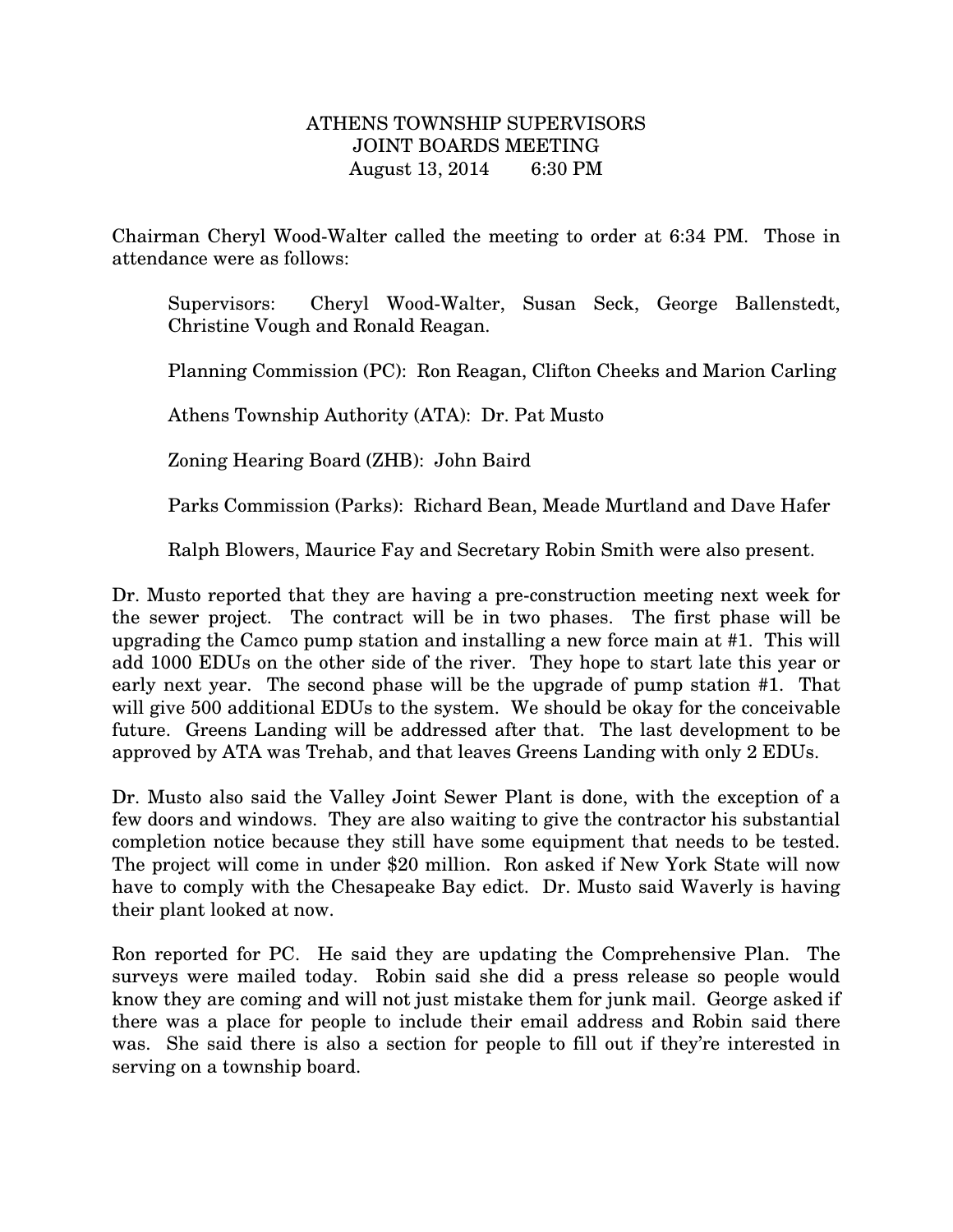Page Two Athens Township Supervisors August 13, 2014

John Baird reported for ZHB. He said the division of the Applebee's property left a section on McDuffee Street that was designated as Residential. He was not sure it was in their realm to deal with that. It was part of the agreement between Applebee's and DeSisti. Ron said it created a non-conforming lot. Ron also said when we were doing the original zoning ordinance, we were concerned with commercial creep and tried to keep the Commercial district one lot off Elmira Street – sometimes two lots if it made a cleaner line. John also said the old Little Lambs daycare building will have to come in for a variance every time the property changes hands. Robin said the variance given runs with the property. Ron said if the use changes, it will have to come back to ZHB.

Richard Bean reported for Parks. He said they have had pads poured for two picnic tables at the Glenn R. Clark Park. They hope to eventually put a pavilion cover over them. The Jim King Memorial Park adjoining residents would like a barrier constructed between their property and the park property. Richard said they'll probably put up some kind of fence in the spring. They have nothing planned at Tozer's Landing at this time, but in the future, they plan to implement their plan for trails with exercise equipment. The Round Top Park Pond Expansion project is their big thing now. They have received a \$5,000 grant from Guthrie and a \$10,000 grant from Chesapeake towards the project. They have applied for a \$400,000 grant from DCNR, but they can't give them all of that. They are looking at possibly granting \$100,000. That should be announced in mid-October. They have also applied for a grant from the Marcellus Shale Legacy fund in the amount of approx. \$250,000 and are in the running for that. That should be announced in February or March of 2015. He has also applied to Xerox, but hasn't heard anything. They were turned down by LL Bean and M & T Bank. Parks has about \$85,000 in their account saved for this project.

Robin asked if the Elks Run was approved for October 18th and Richard said it had been approved. Several other grant sources were discussed as possibilities. Richard and Meade also told us they have a nice presentation that they have been showing to organizations who may give them a grant.

Cheryl said she was happy everyone took the time to come tonight. It's nice to see each other's faces once in a while.

On motion of Ron, second by George, it was unanimous to order the spreader for the new truck from Chemung Supply; to order the wing plow from Bradco Supply; and to pay for both from the Act 13 funds.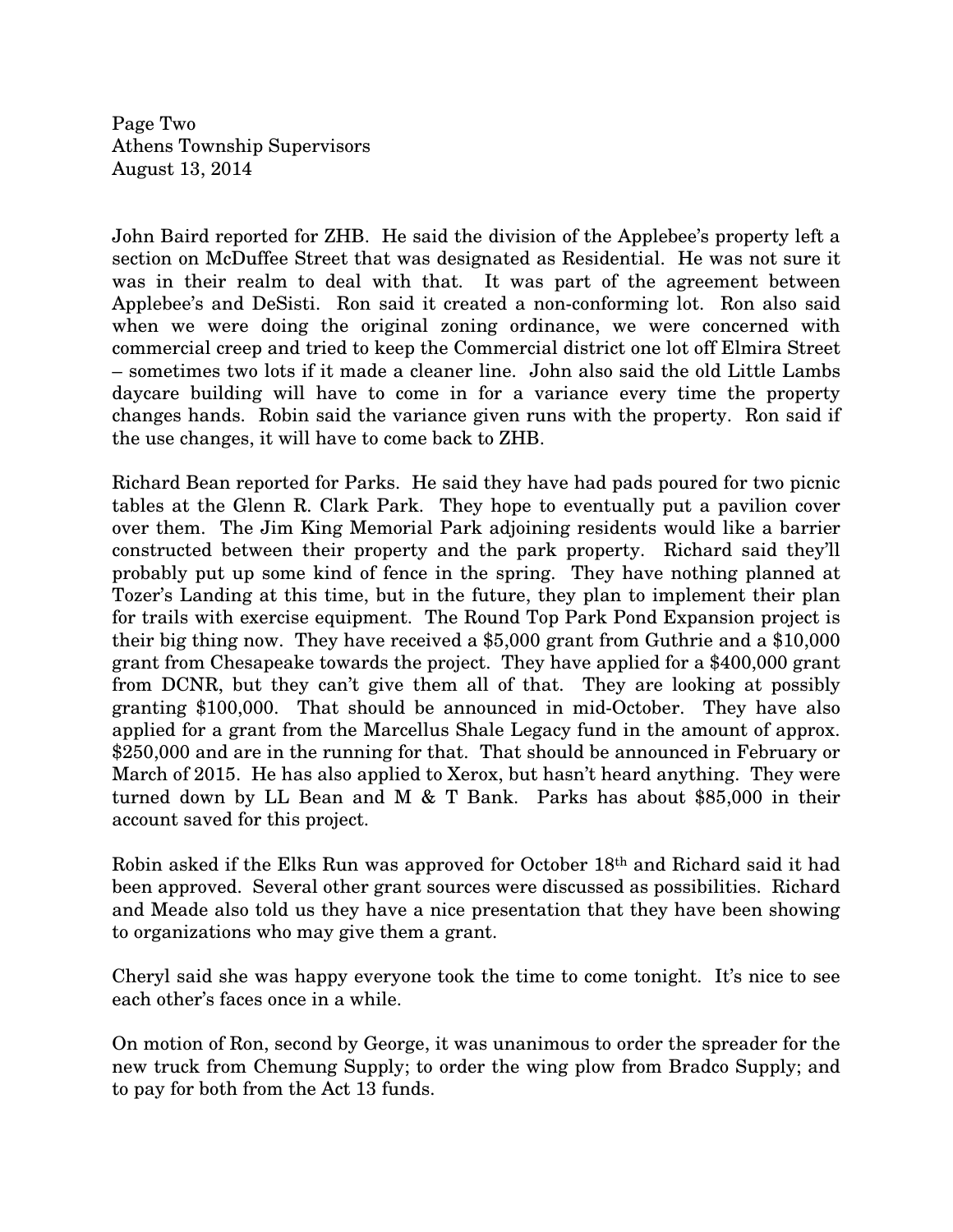Page Three Athens Township Supervisors August 13, 2014

On motion of Cheryl, second by Susan, it was unanimous to accept the proposal from jhdesign to letter the new truck.

On motion of Cheryl, second by Susan, it was unanimous to pay the invoice from Larson Design Group for their bridge inspection services on the Miller Road bridge project, and to pay it from the Act 13 funds.

The Board had Cheryl sign the invoice from Sweet, Stevens, Katz and Williams for contract negotiation services.

John Baird said at every zoning hearing for a variance that they have, they will ask the Zoning Officer if the Supervisors have any comments and he always says no. Ron said the one problem with that is the submission dates. The deadline for plans to be in is after our month-end meeting and ZHB meets before our next meeting. Maybe we should be looking at getting plans a month early. Discussion was held. Ron said he also feels the Supervisors shouldn't be involved in the decisions of the ZHB – just like we don't go over to Shaw's office and make decisions there. ZHB is a judicial board. John said for each decision they make, they look at the five pieces in order to make their decision. They try to stay within the ordinance. They felt the Applebee's decision was a safety issue and that's why they decided as they did. They felt it would be a problem with people being able to see Applebee's before they were right there. John said even though the Supervisors aren't at their hearings, they want to hear from us. Write up a letter and then it becomes part of the evidence. He added there are four strong-willed individuals on the ZHB. Ron said he will ask Ed and Cindy to put something in the Supervisor's mailboxes to let them know what is coming to ZHB.

On motion of Ron, second by Cheryl, it was unanimous to reappoint John Baird to the Zoning Hearing Board for a term to expire September 9, 2017.

John said his hat is off to Planning Commission. He said PC does a lot to stop issues before they get to Zoning Hearing Board hearings. Clif said he thinks it's good to have meetings like this so we can hear both sides.

Cheryl recessed the meeting at 7:20 PM for a break. The meeting reconvened at 7:44 PM. Cheryl then took the Board into executive session at 7:45 PM with the Parks Commission for real estate. The regular meeting reconvened at 8:25 PM.